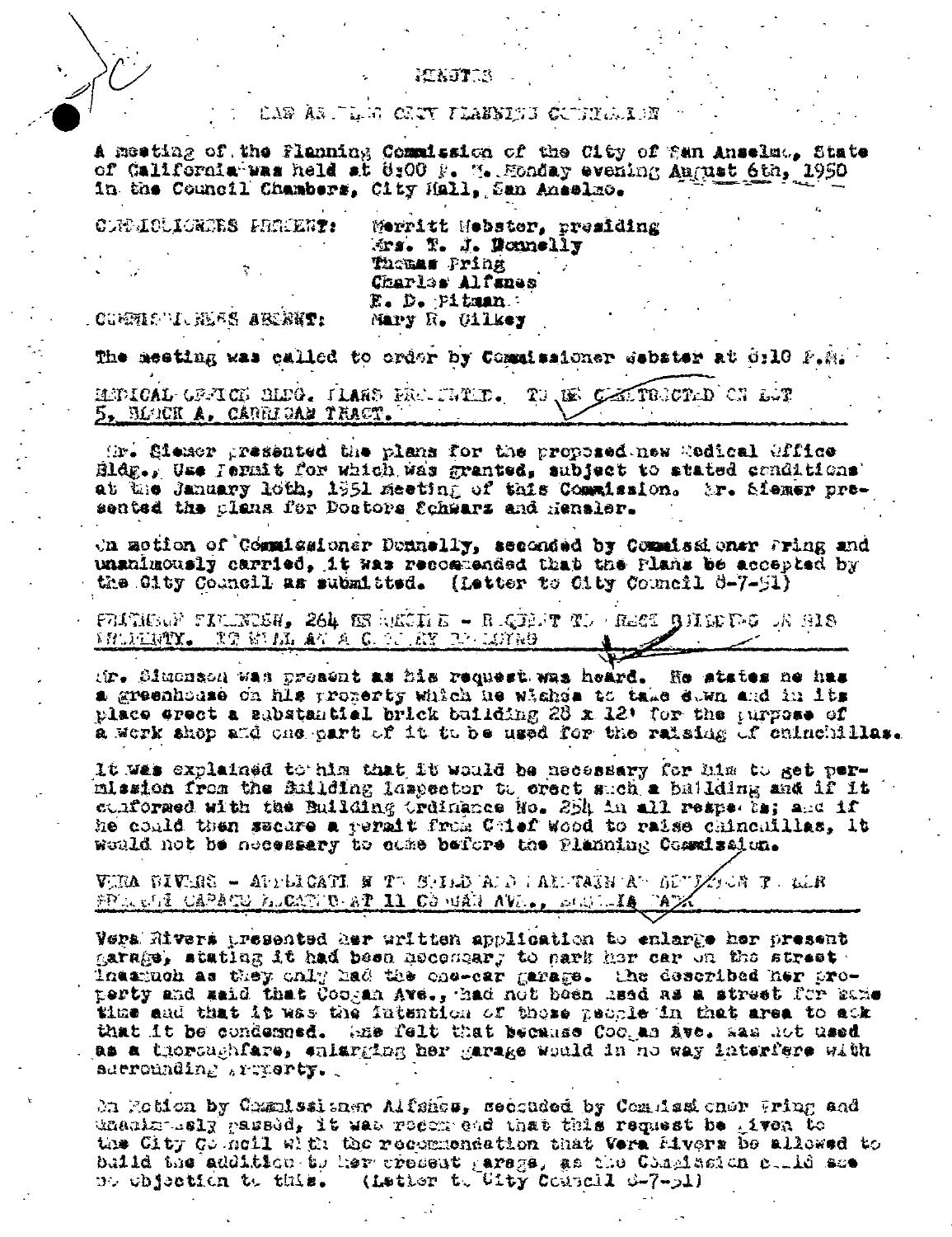Aaj**ust 6, 1951** 

 $24.62.$ 

### $J_{\sigma}$  is thus  $L$   $R = 25$  and then also  $R_{\sigma}$  of  $R_{\sigma}$  and  $R_{\sigma}$  and  $R_{\sigma}$  and  $R_{\sigma}$

- 49. -

IF. Daveler stated he had recently moved a house from the school grow perty to 25 cak anoll Ave. and that he would like to erect a porch onto uis house, hut thas porch would come to within 22' from the fence Which is the dividing line between the property and that of his next dour neighbor.

He was given an "Application for Adjustment" Black and asked to fill it cat, giving a sketch of his house and what he santed to baild and t ra same over to the Commission s. that it could be studied before the next meeting - September hth.

## DON 0. WILLIAM - BJO, JI V SULLI BACK ALULUT JET - LØD 81, MILLIALD PAGK

This case case up between meetings of the Flanning Commission. Commissioner diman, webster and Donnelly inspected the buildla, site and concurred in recommending to the City Council that the requested adjustment be approved and the Building Inspector be authorized to itsue a pertit for construction providing the following requirements are com- $11cd$  with.

1. That the foundations on the side yards shall not be less than 5! from their adjacent property lines and that noither the eaves or any other pertion of the building shall extend pore than 18" beyond a vertical line tangent to the face of the top of the foundation. 2. That the front of the building on Longview Ave., and on Hilldale Ave. shall not extend beyond the line of the eaves of the adjoining houses on both sides and than the setback of the foundation slong the entire front of the building facing the streets mentioned above shall not be loss than 10 feet and that he pertion of the building whall extend more than 12" beyond the foundation line. 3. That the building comply in all other respects with the Uniform Building Code and the several Ordinances of the City of San Ansel.c.

Mince the City Council granted this adjustment at their meeting of July 20th, lotter having gone forward to Mr. Den Billians to that effect, this is just a matter of record. (Hee letter in file dated July 23, 1991 signed by D. D. Pitzan, Acting Chairman of the Manning  $C<sub>5</sub>$ n 1.sal.n.

Commissioner Alfsnom moved and Commissioner Tring accurded the motion that the Commission formally confirm this recommendation for the purpose of having it appear in the minutes.

# TATAN GRAMATI CRINI – 1990 UR TU LUI TROVIN DI ALASONA I

The Electrical Products Corp. of earland, Calif. who had applied for a sign permit to drect an electric sign inside me window of the Sarin Utility Store at 1612 Mir Francie Mrake, San Anselze, had been instructed by the Chief of Tuiles to secure permission from the City Flanning Commission.

After careful review, it was the belief of the Flanning Commission that since this property is now and has been used for mail pushs as Commercial, the remiest to install an interior sign doss not violate any part of the Cralmance. It is the recommendation that the City Council take It under advisement and instruct the Chief of Clice he to what action alculd be taren. (Letter to City Council  $\mathcal{C}$ -(-)1)